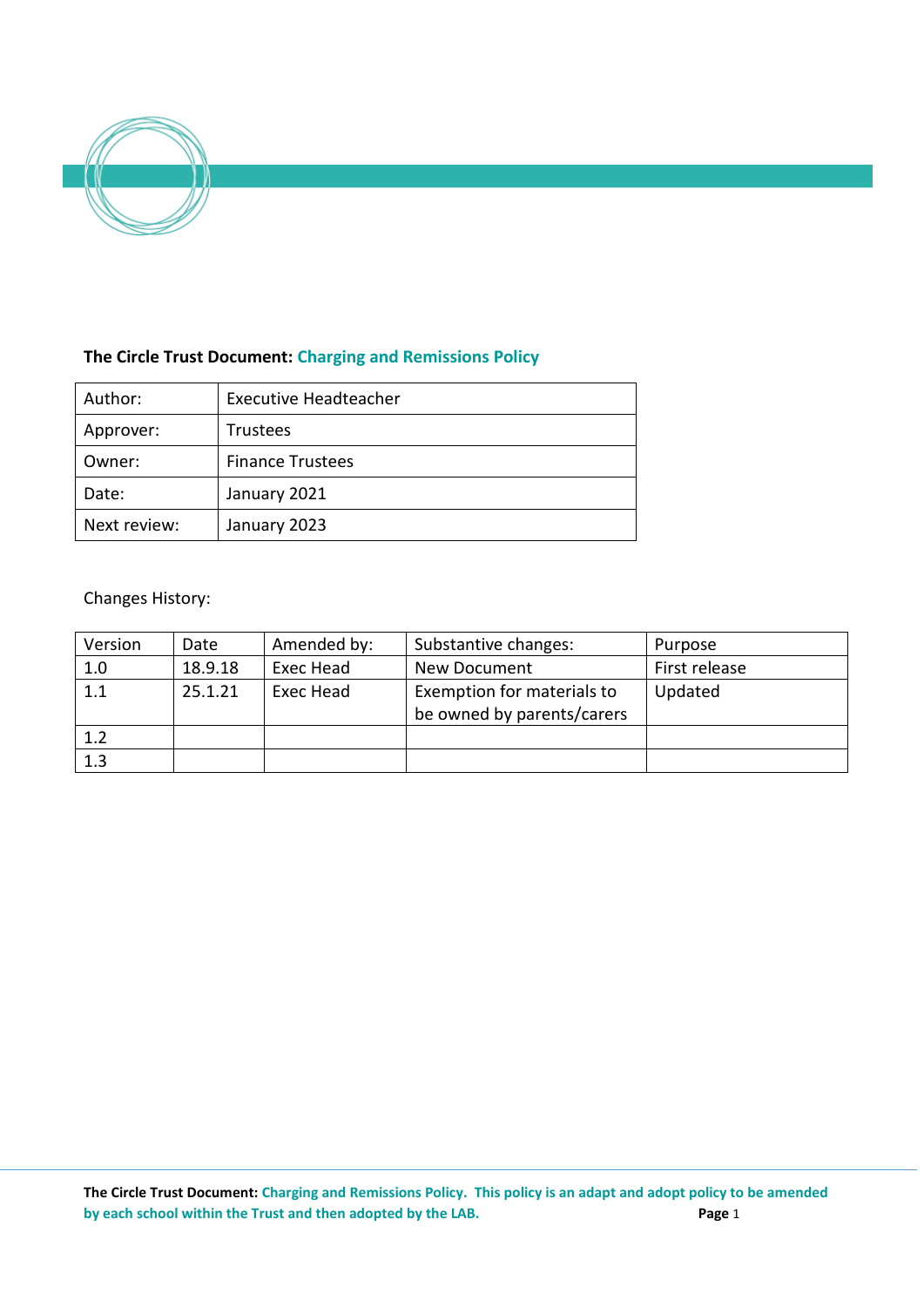### **1. Purpose of the Policy**

- 1.1. The position of The Circle Trust is clear, that a child or young person's education should not be compromised by the ability of their parents or carers to pay.
- 1.2. The Circle Trust is committed to work with absolute financial integrity and recognises the importance of proper stewardship of public funds.
- 1.3. Schools are required by law to publish a policy on charging for activities. The Education Act 1996 establishes the basic principle that the education provided should be free of charge. This basic underlying principle requires that there should be no school admission charge and no charge for any related activity which takes place during school time.
- 1.4. Exceptions agreed by the Local Advisory Board of each school to this general statement are set out in Section 5 of this policy
- 1.5. The Circle Trust adheres to the DfE guidance 'Charging for School Activities' [https://assets.publishing.service.gov.uk/government/uploads/system/uploads/attachment](https://assets.publishing.service.gov.uk/government/uploads/system/uploads/attachment_data/file/706830/Charging_for_school_activities.pdf) data/file/706830/Charging\_for\_school\_activities.pdf

# **2. The Aims and Objectives of the Charging and Remissions Policy**

- 2.1. The Circle Trust had developed this policy to be clear about our attitude to charging or remissions. This policy:
	- 2.1.1. Shows all stakeholders that The Circle Trust manages its finances in a fair, transparent, consistent, considered and responsible way
	- 2.1.2. Gives clarity regarding the responsibilities of Trustees, the Executive Headteacher, Local Advisory Boards and Headteachers

### **3. The Benefits of an effective Charging and Remissions Policy**

- 3.1. An effective Charging and Remissions Policy will add value to The Circle Trust, supporting the Trust's objectives by:
	- 3.1.1. Acting in accordance with our Trust's core value of inclusion
	- 3.1.2. Ensuring appropriate stewardship of all Trust finances
	- 3.1.3. Protecting the Trust's reputation
	- 3.1.4. Ensuring compliance with all legislation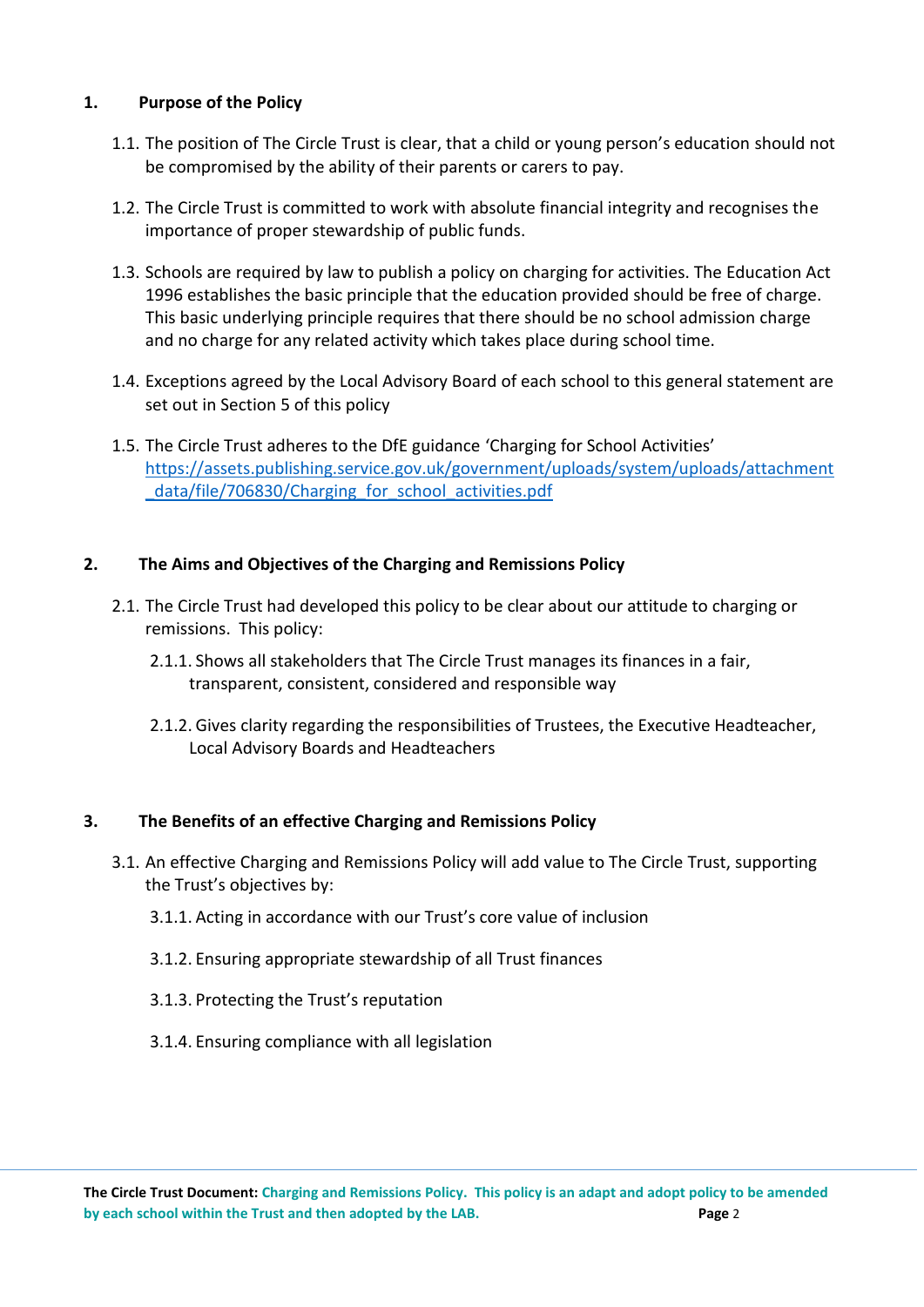### **4. Roles and responsibilities**

- 4.1. The Trustees have a fundamental role to:
	- 4.1.1. Approve the Charging and Remissions Adapt and Adopt Policy ensuring the policy is in line with The Circle Trust's core values
	- 4.1.2. Ensure the policy complies with current legislation
	- 4.1.3. Regularly review the Charging and Remissions Policy, approve changes or improvements to key elements of its processes and procedures
- 4.2. The Executive Headteacher will:
	- 4.2.1. Operationally adhere to the Charging and Remissions Policy
	- 4.2.2. Monitor and review the implementation of the Charging and Remissions Policy across the Trust
	- 4.2.3. Provide a mechanism for any changes to the Charging and Remissions Policy to be disseminated and discussed by Local Advisors and Headteachers
- 4.3. The Local Advisors will:
	- 4.3.1. Adapt and adopt the Trust Charging and Remissions Policy for their school
	- 4.3.2. Adhere to the Charging and Remissions Policy and ensure it is properly implemented
- 4.4. The Headteacher will:
	- 4.4.1. Operationally adhere to the Charging and Remissions Policy

### **5. Charging and Remissions**

- 5.1. The Education Act 1996 establishes the basic principle that the education provided by any school for its registered pupils should be free of charge. This basic underlying principle requires that there should be no school admission charge and no charge for any related activity, which takes place during school time.
- 5.2. Exceptions to this general statement are as follows:
	- In relation to instrumental lessons. Although the law states that, in general, all education provided during school hours must be free, instrumental and vocal music tuition is an exception to that rule
	- Where parents have indicated that they wish to have the finished product from a particular lesson e.g. individual craft items
	- The school can charge for materials where the pupil's parent wishes them to own the materials e.g for the use and purchase of a electronic device
	- An examination entry fee may be charged to parents if: a pupil fails without good reason to complete the requirements of any public examination where the school paid the entry fee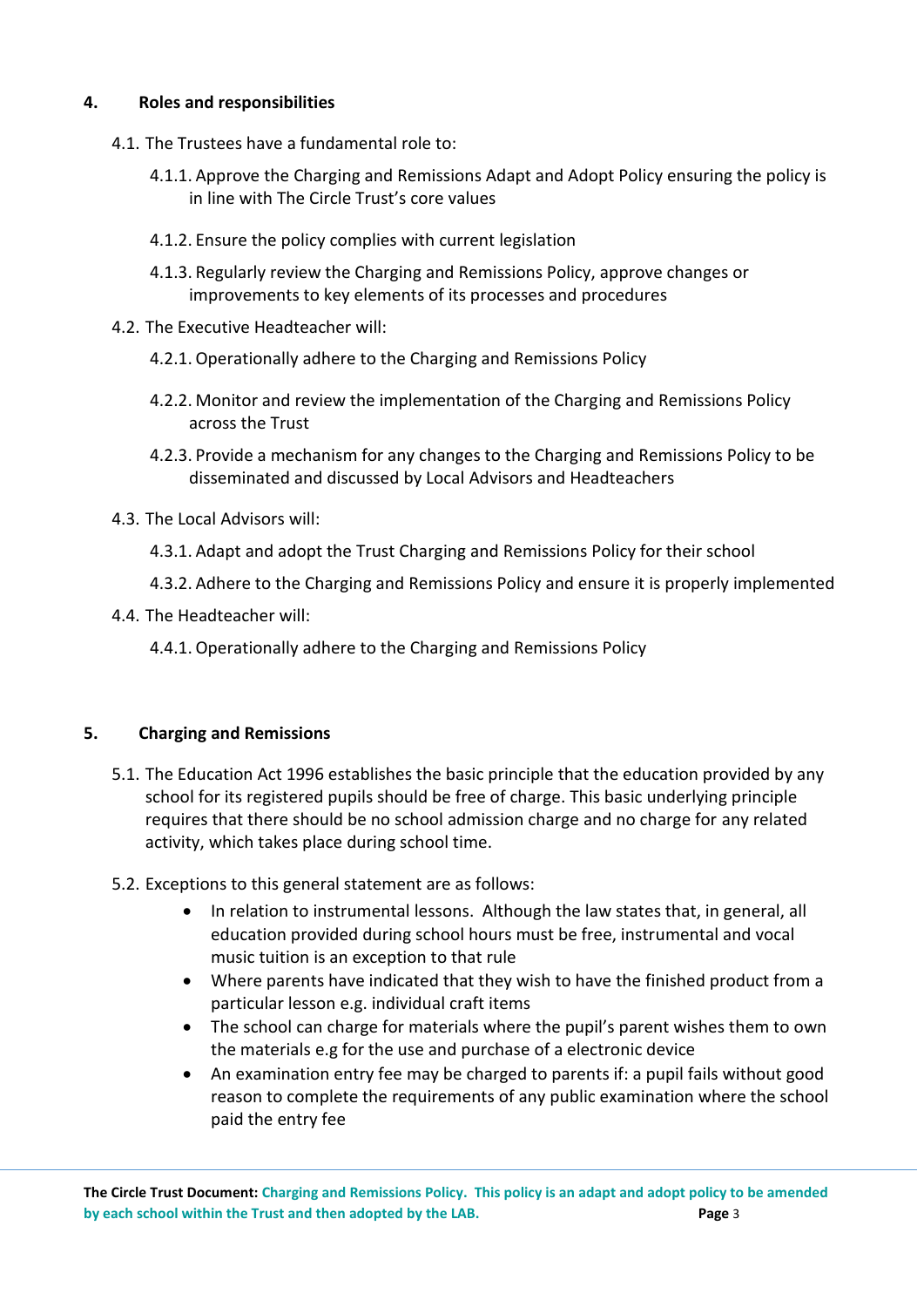- 5.3. Within the Education Act it is possible for schools to ask for voluntary contributions from parents/carers
- 5.4. Any charge voluntary or otherwise must not exceed the actual cost of providing the activity divided equally by the number of children or young people participating. It must not therefore include an element of subsidy for any other pupils wishing to participate in the activity whose parents/carers are unwilling or unable to pay the full charge
- 5.5. The Circle Trust therefore agrees that in respect of educational visits and/or special events:
	- 5.5.1. If the activity cannot be funded without voluntary contributions, the Headteacher will make this clear to parents/carers at the outset there is no obligation to make any contribution.
	- 5.5.2.No child or young person should be excluded from an activity simply because his or her parents are unwilling or unable to pay. If insufficient voluntary contributions can be raised to fund a special event or educational visit, or the school cannot fund it from some other source, then it must be cancelled.
	- 5.5.3. Voluntary contributions can be invited from parents/carers towards the cost of the special events or educational visits, which are related to the curriculum. Such contributions will be genuinely voluntary. When making requests for voluntary contributions, parents must not be made to feel pressurised into paying as it is voluntary and not compulsory
	- 5.5.4. Requests for voluntary contribution will be set out by letter to parents/carers.
	- 5.5.5. The letter, asking for support, will outline the proposed visit or special event, cost, educational value and its relationship to the curriculum.
	- 5.5.6. If insufficient voluntary contributions are received and the educational visit or special event is considered by, the Headteacher to not be financially viable then it will be cancelled and any monies received will be returned.
	- 5.5.7. Where a child or young person's family is experiencing financial hardship such that they would not be able to participate in the activity, limited support may be available from the school. Any such support will be at the discretion of the Headteacher.
- 5.6. The Circle Trust therefore agrees that in respect to other charges:
	- 5.6.1. Optional visits or special events occurring outside of school hours will be charged for in full.
	- 5.6.2. Charges may be made by the school for damages caused by a child or young person for example: furniture or fitting such as broken windows or the defacement or damage to text books
- 5.7. The Circle Trust is empowered to recover this loss and resultant costs as a civil debt.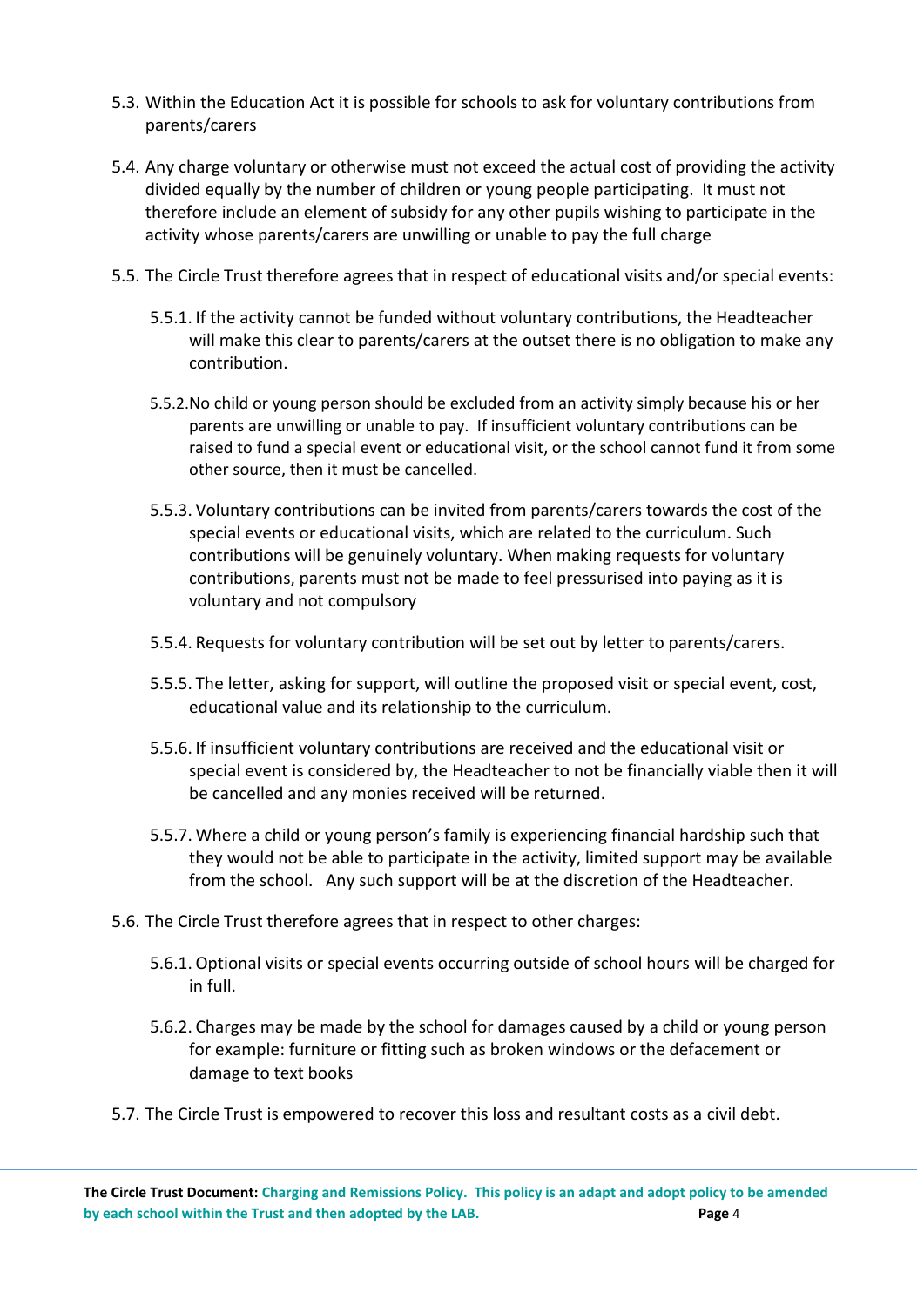- 5.8. Unpaid charges legally recoverable will also be recouped, together with resultant costs, as a civil debt.
- 5.9. Where a student qualifies for the Pupil Premium Grant the Local Advisors will offer to support that student's family with a voluntary contribution towards the trip or special event as follows:
	- 100% of all day trips covered by the school
	- 100% of visiting specialist or workshop events covered by the school
	- Residential trips supported on a case-by-case basis

Where a student qualifies for the Pupil Premium Grant the Local Advisors will offer to support that student's family with the costs of other activities as follows:

- One fully funded club per term
- Fully funded musical instrument hire
- Other enrichment activities supported on a case-by-case basis

### **6. Charging and Remissions in respect to Nurseries**

- 6.1. A nursery in addition to free hours of entitlement may also offer additional sessions that can be paid for by parents/carers including lunch provision.
- 6.2. The Circle Trust charges for additional sessions and lunch provision in advance to prevent parental debt to the school.
- 6.3. If a debt were to accumulate, The Circle Trust will take all reasonable measures to vigorously collect debts as part of our management of public funds.
- 6.4. A deposit is required on accepting a place in a charged session at a school. The place cannot be secured without the deposit and a signed agreement. The contract details the dates that payments are due for the academic year and the amounts to be paid. The payments are all made in advance, for the term ahead.
- 6.5. In cases of loss, damage or breakages of nursery books or activity packs on loan to parents/carers the school can make a charge to cover the cost of replacements.

### **7. Debt recovery**

7.1. The debt recovery process will observe the relevant financial regulations in accordance with the Education Reform Act 1996 and guidance set out in the Scheme for the School Standards and Framework Act 1998, and Schedule 14 to the Act, School and Early Years Finance (England) Regulations 2014 and any other legal requirements.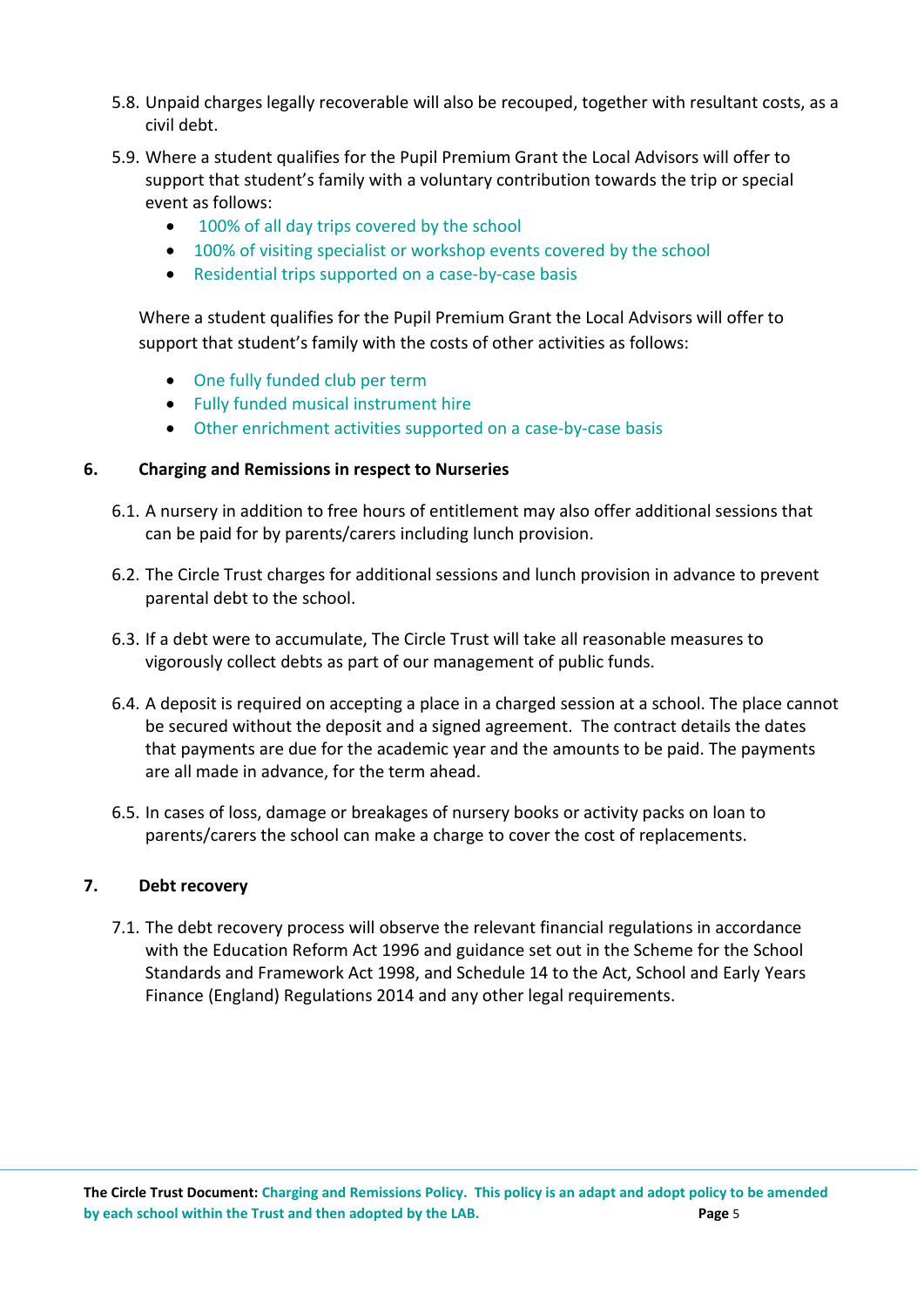- 7.2. **Difficulties with payment.** Debtors are expected, whenever possible, to settle the amount owed by a single payment as soon as possible after receiving the first 'overdue payment' reminder. As part of our charging process, parents are offered an opportunity to discuss difficulties with making a payment with the Headteacher . It may be possible for the school to break the payments down into more manageable chunks through a payment plan, in some cases, a letter will be issued to the debtor confirming the agreed terms for repayment. The settlement period should be the shortest that is judged reasonable. A sensitive approach to debt recovery will be carried out, taking the following factors into account:
	- **Hardship** where paying the debt would cause financial hardship.
	- **Ill health** where our recovery action might cause further ill health.
	- **Time** where the debt is so large compared to the person's income that it would take an unreasonable length of time to pay it all off.
	- **Cost** where the value of the debt is less than the cost of recovering it.
	- **Multiple debt** where someone owes more than one debt to the School. In this situation an attempt to agree one repayment plan to include all debts will be established.

# 7.3. **Failure to Settle Debts**

- 7.3.1. **Initial 'overdue payment' reminder and first written 'overdue payment' reminder.** If a payment has not been received by the allocated date, the Headteacher will contact the parents within 2 working days. An email will then be sent to parents to re-iterate this information, and a copy will be kept in the school files.
- 7.3.2. **Second written 'overdue payment' reminder** Within a week of an outstanding balance not being received, an email will be sent to parents reminding them of the balance owed and setting a new deadline for payment of 2 weeks after the original deadline for payment. A copy of this email will be kept in the school's files. At this point parents will be offered the opportunity to talk to the Headteacher about the remissions procedures. Parents will be informed at this stage that their child's space in the additional paid sessions will be offered to another family if the balance is not received.
- 7.3.3.**Final steps to settle the debt.** Should the balance remain outstanding by the extended deadline the child will not be able to attend the charges sessions at the nursery, and the deposit will not be refunded. A letter will be sent to parents from the Headteacher informing them of this, and a copy of the letter will be kept in the school's files and reported to The Circle Trust's Finance Trustees.
- 7.3.4. **Reporting of outstanding debt levels** The Chief Finance Officer with the School Business Manager will ensure that the level of outstanding debt is monitored each half term. Records will be maintained to detail individual debts and the total value of debt to the school

**The Circle Trust Document: Charging and Remissions Policy. This policy is an adapt and adopt policy to be amended by each school within the Trust and then adopted by the LAB. Page** 6